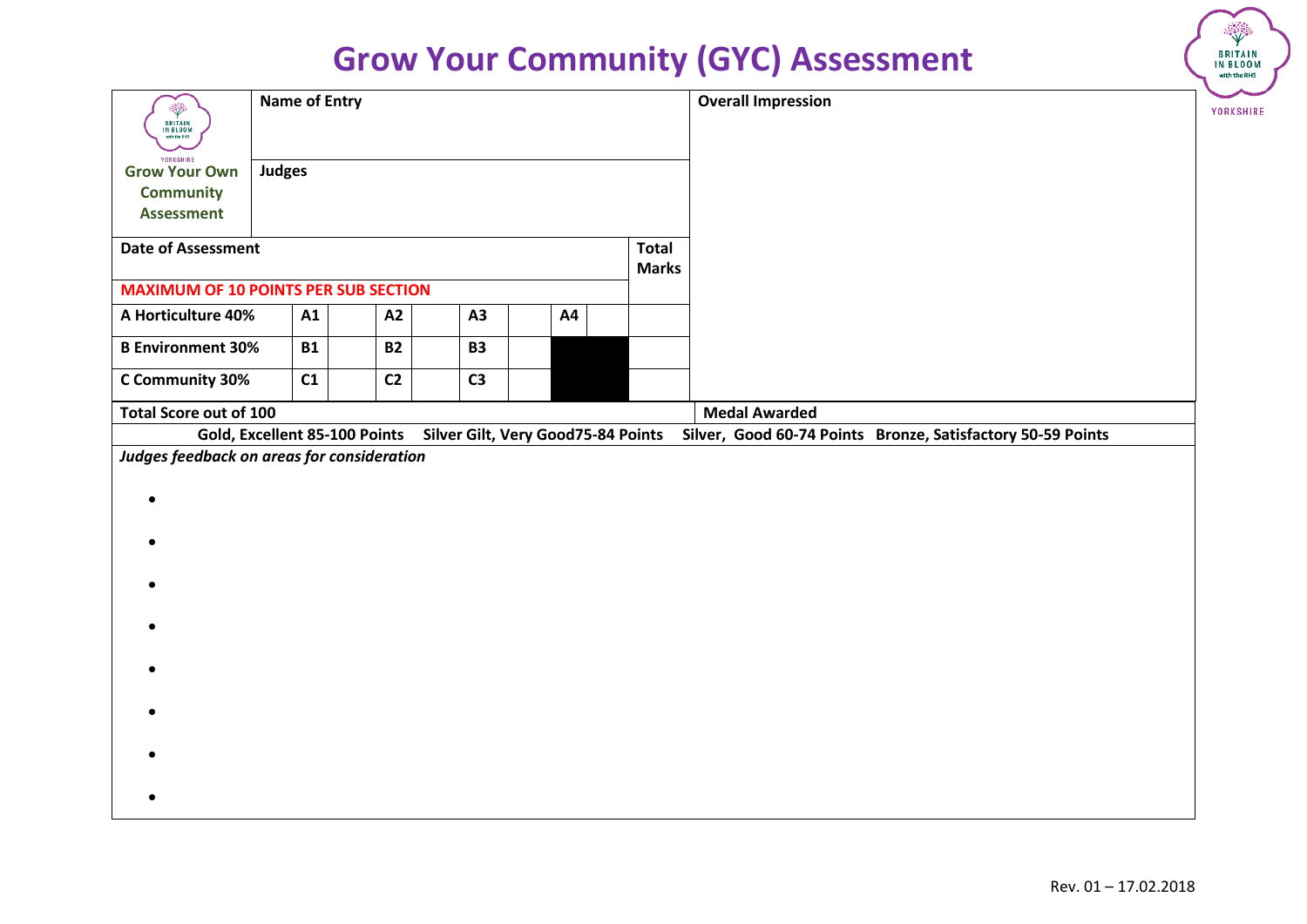

|    |                                                                                                                                                                                                                                                                                  | Gold10-9                                                                                                                                           | <b>Silver Gilt 8</b>                                                                                                                 | Silver 7-6                                                                                                                                            | <b>Bronze 5</b>                                                                                                                               |
|----|----------------------------------------------------------------------------------------------------------------------------------------------------------------------------------------------------------------------------------------------------------------------------------|----------------------------------------------------------------------------------------------------------------------------------------------------|--------------------------------------------------------------------------------------------------------------------------------------|-------------------------------------------------------------------------------------------------------------------------------------------------------|-----------------------------------------------------------------------------------------------------------------------------------------------|
| A1 | <b>Plant Selection</b><br>Are the plants suited to their growing<br>conditions and location and is there year<br>round interest (where appropriate)<br>including spring bulbs                                                                                                    | <b>Excellent plant</b><br>selection with almost<br>no exceptions and<br>extensive year round<br>colour and interest.                               | Plant selection<br>overall is very good<br>with only a few<br>exceptions and<br>ample year round<br>colour and interest.             | Plant selection is<br>generally good. There<br>is room for<br>improvement in some<br>areas in order to<br>extend year round<br>colour and interest.   | Plant selection is<br>satisfactory however it<br>requires further<br>consideration in order<br>to extend the season<br>and maintain interest. |
| A2 | <b>Plant Quality</b><br>Are the plants in the entry vibrant and<br>grown to their full potential. Generally<br>free of all pests and diseases.                                                                                                                                   | Plant quality is<br>excellent and grown to<br>full potential with no<br>evidence of pests and<br>diseases.                                         | Plant quality is very<br>good with few<br>exceptions. There are<br>minimal signs of<br>pests and disease<br>present.                 | Generally plant quality<br>is good but not<br>consistent. Pest and<br>diseases are present<br>in a few locations.<br>Lack of vigour in some<br>areas. | Plant health and vigour<br>could be improved but<br>are generally<br>satisfactory. Pests and<br>diseases are present in<br>certain areas.     |
| A3 | <b>Maintenance of Planted areas</b><br>Are areas maintained to a high standard<br>including cultivation, weeding, feeding,<br>pruning, grass and hedge cutting, edging<br>where appropriate Tree management<br>and maintenance including appropriate<br>re planting initiatives. | <b>Excellent</b> standards of<br>cultivation. Very<br>consistent throughout.<br>Maintenance and<br>general care is<br>outstanding in all<br>areas. | Standards are very<br>good with few<br>exceptions.<br>Maintenance is<br>managed very well<br>and the results are<br>very consistent. | Standards are good<br>and fairly consistent.<br>There are a few<br>exceptions where<br>further attention is<br>required.                              | Standards are generally<br>satisfactory. However,<br>the maintenance<br>programme requires<br>further attention to<br>detail in some areas.   |
| Α4 | <b>Overall Impression</b><br>Are the overall design and materials used<br>appropriate to the entry                                                                                                                                                                               | <b>Excellent</b> attention to<br>detail delivering the<br>desired results in a<br>most consistent and<br>appropriate manner.                       | Most areas have high<br>impact and very<br>good attention to<br>detail though a few<br>are not compatible.                           | Good overall effect<br>although not always<br>balanced. Some areas<br>make an impact<br>others need to be<br>more vibrant.                            | Although satisfactory<br>more attention to detail<br>is required in order to<br>create more impact and<br>design.                             |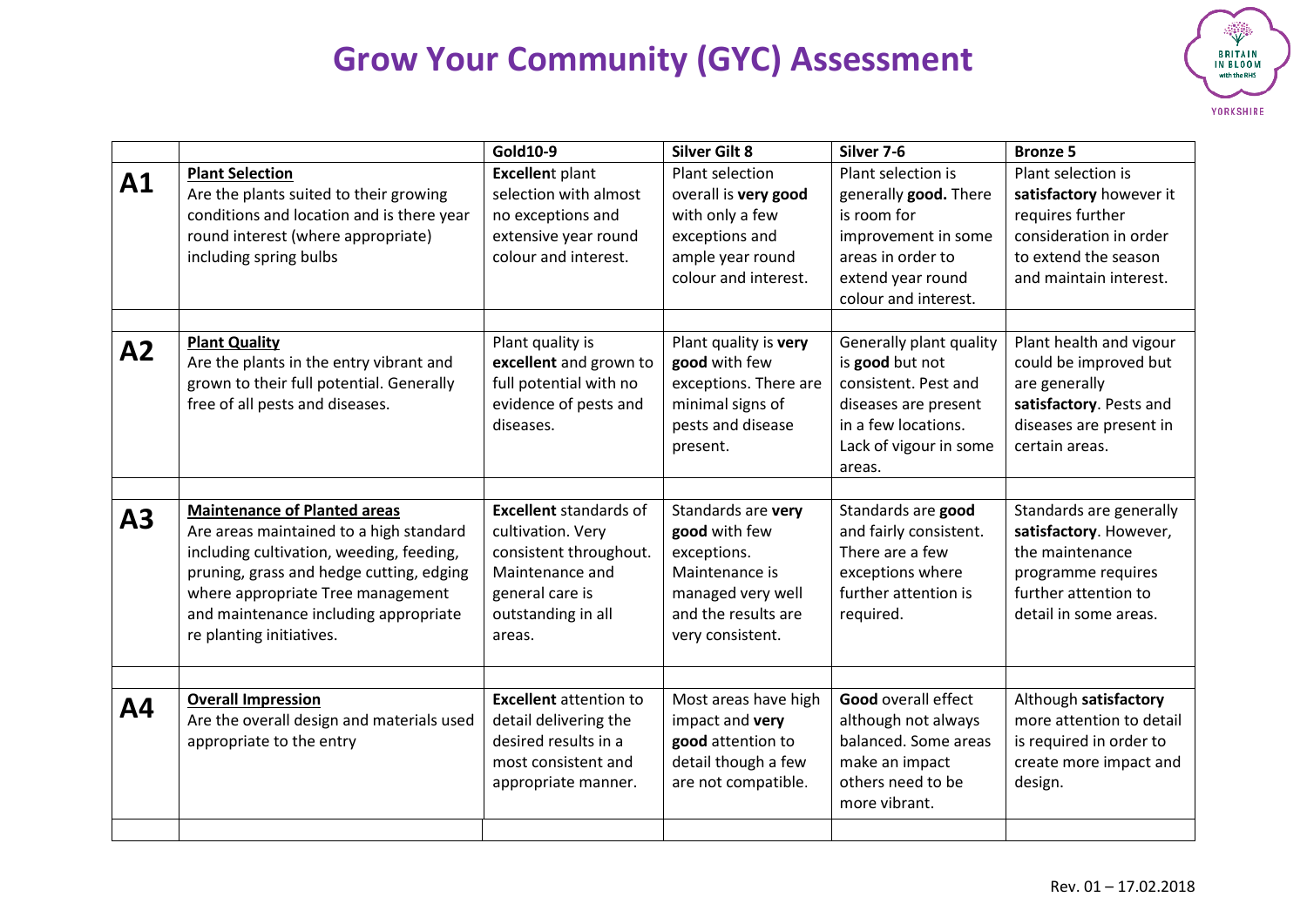

|           |                                                                                                                                                                                                                                                                                                                                                                                      | <b>Gold 10-9</b>                                                                                                                                                                                                                                  | <b>Silver Gilt 8</b>                                                                                                                                                                                                                          | Silver 7-6                                                                                                                                                                                                                                                       | <b>Bronze 5</b>                                                                                                                                                                                                                                                           |
|-----------|--------------------------------------------------------------------------------------------------------------------------------------------------------------------------------------------------------------------------------------------------------------------------------------------------------------------------------------------------------------------------------------|---------------------------------------------------------------------------------------------------------------------------------------------------------------------------------------------------------------------------------------------------|-----------------------------------------------------------------------------------------------------------------------------------------------------------------------------------------------------------------------------------------------|------------------------------------------------------------------------------------------------------------------------------------------------------------------------------------------------------------------------------------------------------------------|---------------------------------------------------------------------------------------------------------------------------------------------------------------------------------------------------------------------------------------------------------------------------|
| <b>B1</b> | <b>Natural Environment</b><br>Biodiversity including the management<br>and protection of the natural<br>environment and wildlife habitat. This<br>may include the provision of appropriate<br>wildflower areas and conservation sites<br>including aquatic ones, bat and bird<br>boxes and insect hotels.                                                                            | The natural<br>environment is<br>managed to an<br>excellent standard<br>supporting a wide<br>range of flora & fauna,<br>with little<br>improvement required.                                                                                      | The natural<br>environment is<br>managed to a very<br>good standard<br>supporting a wide<br>range of flora &<br>fauna, very little<br>effort would lift it to<br>excellent.                                                                   | The natural<br>environment is<br>managed to a good<br>standard supporting a<br>wide range of flora &<br>fauna. Requires<br>further work to<br>improve it in places.                                                                                              | The natural<br>environment is<br>managed to a<br>satisfactory standard<br>supporting a wide range<br>of flora & fauna, Needs<br>significant improvement<br>in places.                                                                                                     |
| <b>B2</b> | <b>Hard Surfaces and Open Grass Areas</b><br>To include cleanliness, absence of litter,<br>weeds in hard surfaces, graffiti,<br>flyposting and chewing gum, water<br>conservation and recycling initiatives,<br>hard landscape, open spaces.<br>Maintenance of seats railings and fences<br>is adequate where appropriate and there<br>are effective dog faeces control<br>measures. | All areas are cleaned to<br>an excellent standard,<br>litter bins and seating<br>are in excellent<br>condition. There is<br>effective control of<br>weeds in hard surfaces,<br>no graffiti and<br>flyposting. Excellent<br>recycling initiatives. | All areas are cleaned<br>to a very good<br>standard, litter bins<br>and seating are in<br>very good condition.<br>There is very good<br>control of weeds in<br>hard surfaces, very<br>little graffiti, very<br>good recycling<br>initiatives. | All areas are cleaned<br>to a good standard,<br>litter bins and seating<br>are in good condition.<br>There is generally<br>good control of weeds<br>in hard surfaces but<br>evidence of some<br>graffiti and flyposting.<br>Reasonable recycling<br>initiatives. | All areas are cleaned to<br>a satisfactory standard,<br>litter bins and seating<br>are in variable<br>condition. There is<br>evidence of a lack<br>control of weeds, in<br>hard surfaces and<br>considerable graffiti and<br>flyposting. Little<br>recycling initiatives. |
| <b>B3</b> | <b>Local Identity</b><br>To include sense of place, heritage,<br>innovation, signage and interpretation                                                                                                                                                                                                                                                                              | Extensive evidence of<br>efforts to<br>highlight/enhance local<br>identity. An excellent<br>impression made about<br>what makes the entry<br>unique.                                                                                              | Considerable<br>evidence of efforts to<br>highlight/enhance<br>local identity. A very<br>good impression<br>made about what<br>makes the entry<br>unique.                                                                                     | Some evidence of<br>efforts to<br>highlight/enhance<br>local identity. A good<br>impression made<br>about what makes the<br>entry unique.                                                                                                                        | Little evidence of efforts<br>to highlight/enhance<br>local identity. A<br>satisfactory impression<br>made about what makes<br>the entry unique.                                                                                                                          |